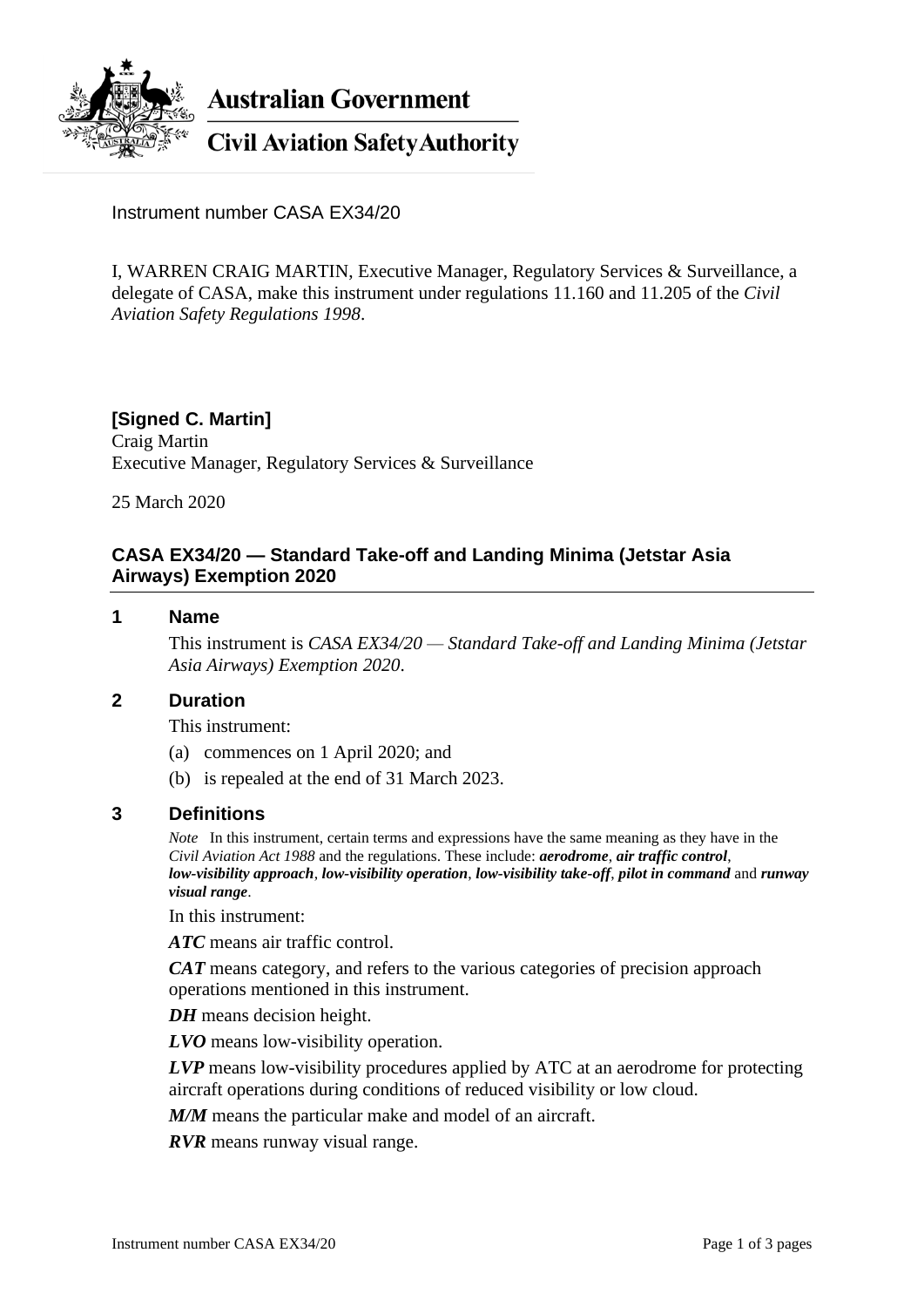# **4 Application**

This instrument applies in relation to Jetstar Asia Airways Pte Ltd of Changi Airport, Singapore, ARN 760411 (the *exempted operator*), if:

- (a) the exempted operator conducts a flight to or from an aerodrome in the following kind of aircraft (the *aircraft*): A320-200; and
- (b) ATC at the aerodrome has informed the pilot in command of the aircraft that LVP are in force.

# **5 Exemptions**

- (1) The exempted operator is exempt from compliance with subregulations 257 (3) and (4) of CAR in relation to the flight.
- (2) The pilot in command of the aircraft is exempt from compliance with subregulations 257 (3) and (4) of CAR in relation to the flight.

# **6 Conditions**

- (1) It is a condition of the exemption in subsection 5 (1) that the exempted operator ensures compliance with the requirements mentioned in subsection (3).
- (2) It is a condition of the exemption in subsection 5 (2) that the pilot in command of the aircraft ensures compliance with the requirements mentioned in subsection (3).
- (3) The requirements are:
	- (a) the aircraft must comply with the meteorological minima for LVO and associated requirements set out in Schedule 1; and
	- (b) the requirements for LVO mentioned in Schedule 2.

# **Schedule 1 Operating minima for LVO**

## **Low-visibility take-off minimum**

1 An aircraft of a kind mentioned in column 1 of Table 1 must not conduct a low-visibility take-off from the aerodrome if the reported RVR for the take-off is less than the meteorological minimum mentioned in column 2 of the Table.

#### **Table 1: Low-visibility take-off minimum**

| <b>Aircraft M/M</b> | Meteorological minimum |
|---------------------|------------------------|
| $\vert$ (column 1)  | $\alpha$ (column 2)    |
| A320-200            | $125 \text{ m}$        |

## **Low-visibility approach minimum**

- 2 An aircraft of a kind mentioned in column 1 of Table 2, when conducting a low-visibility approach operation mentioned in column 2 of the Table for the purpose of landing the aircraft:
	- (a) has the RVR meteorological minimum mentioned in column 3 of the Table for the low-visibility approach operation; and
	- (b) must apply the DH mentioned in column 4 of the Table for the low-visibility approach operation.